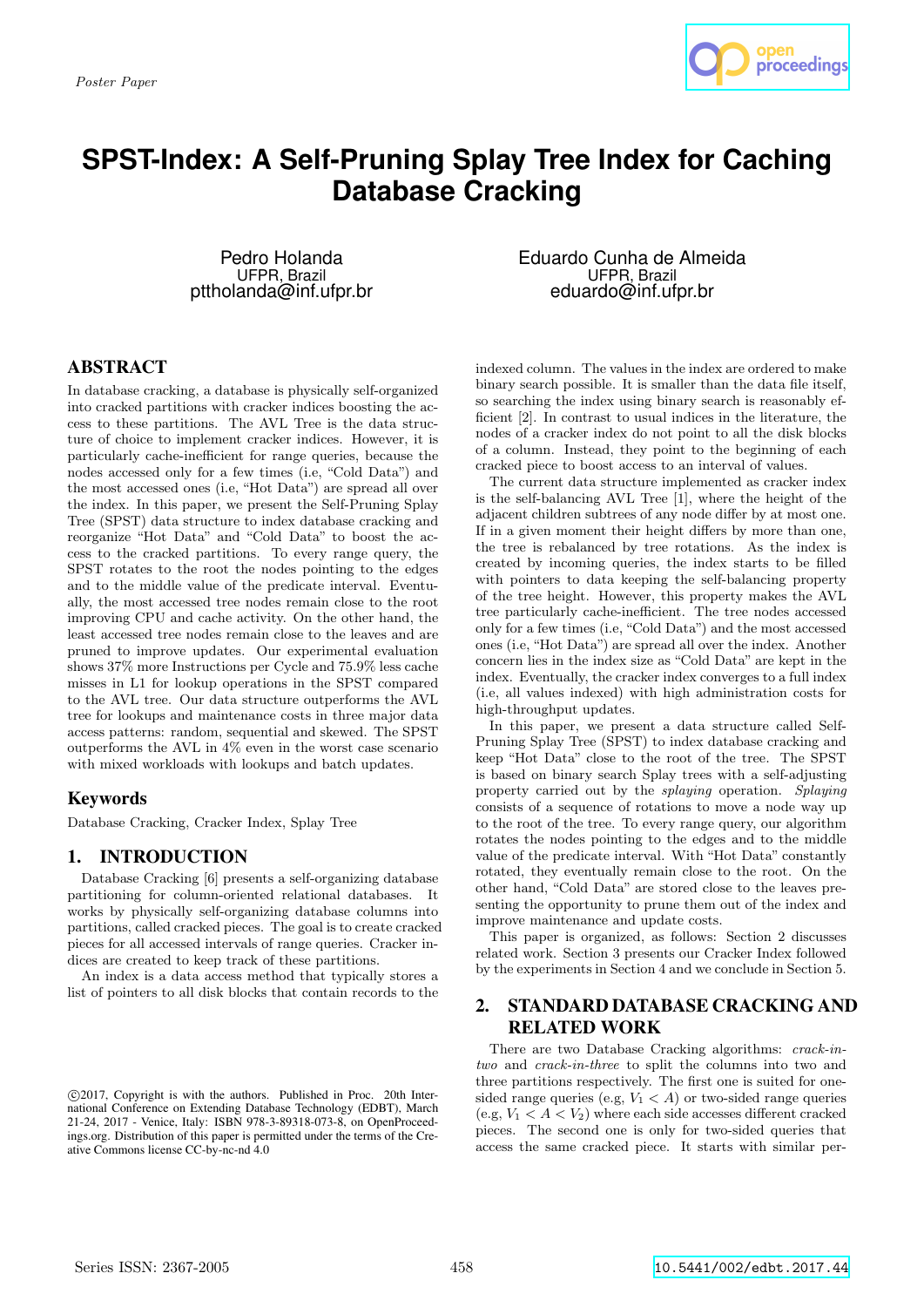

Figure 1: Database Cracking when executing two queries with different ranges [8]

formance of full column scan and overtime gets close to the performance of a full index.

Figure 1 depicts query  $Q_1$  triggering the creation of the cracker column  $A_{ckr}$ , (i.e., initially a copy of column A) where the tuples are clustered in three pieces reflecting a crack-in-three iteration from the range predicate of  $Q_1$ . The result of  $Q_1$  is then retrieved as a view on Piece 2 (i.e., indexing  $10 < A < 14$ ). Later, query  $Q_2$  requires a refinement of Pieces 1 and 3 (i.e., respectively indexing  $A > 7$ and  $A \leq 16$ , splitting each in two new pieces resulted by a crack-in-two iteration.

There are many data structures in the literature to keep track of data partitions. In database cracking the AVL is the data structure of choice, but other self-balancing trees, like RedBlack or 2-3 trees, draw the same result. These trees have the property of keeping the height of the tree for self-balancing purposes. However, this property makes them cache-inefficient for range queries. The tree nodes accessed only for a few times and the most accessed ones are spread all over the tree.

## 3. THE SPST-INDEX

Our contribution regards recognizing "hot data" to improve data access and recognizing "cold data" to prune unused data and boost updates.

#### 3.1 Splaying

A Splay Tree [9] is a self-adjusting binary search tree that uses a splaying technique every time a node is Searched, Updated, Inserted or Deleted. Splaying consists of a sequence of rotations that moves a node to the root of the tree. Lookup, Insertion and Deletion take  $O(\log n)$  time in the average and worst case scenarios, where  $n$  is the number of nodes in the Splay Tree. It clusters the most accessed nodes near the root of the tree. Therefore, the most frequent accessed nodes will be accessed faster. Since we are dealing with range queries, our goal is to splay the query range, instead of splaying only one node like the original splay tree. The self-adjustment algorithm in our data structure is straightforward: we first splay the leftmost node of the range, then the rightmost node and later the closest node to the middle.

Let us consider for cracker index the SPST depicted by Figure 2. If a range query of  $1 < A < 5$  is executed, the



Figure 2: The SPST splaying the range  $1 < A < 5$ 



Figure 3: The SPST with size  $n = 7$  being pruned.

algorithm performs three operations: Splay  $(1)$ , Splay  $(5)$ and Splay ( $\lceil \frac{(1+5)}{2} \rceil$ ). Figure 2(b) depicts the resulting tree with nodes 1, 3 and 5 close to the root. In the SPST, the nodes remain close to the root as long as they are frequently accessed. In our index, the nodes pointing to the most accessed cracked pieces remain close to the root.

#### 3.2 Pruning

Besides speeding up the access to hot data, another goal is to speed up updates and maintenance costs when rotating hot data. We assume that eventually the nodes stored at the leaves point to cold data. The maintenance strategy of our data structure is to prune the leaves. As we prune them, the update time is expected to shrink. The downside of pruning the tree is that the following queries can become slightly more expensive compared to the situation where we do not have any pruning at all. Our hypothesis is that we mitigate this cost with the gains in the update time. When we prune the leaves, the size of the index shrinks, in the best case, to  $\lfloor \frac{n}{2} \rfloor$ , where *n* is the number of nodes in the SPST.

Let us suppose the SPST index depicted by Figure  $3(a)$ . In this scenario the most frequent range is between 10 and 30. Let us suppose inserting the value 21 in the Cracker Column. To do this, we need to update the nodes 35, 30 and 25 respective pointers to the cracker column and merge at their respective cracker column pieces. Instead, we start pruning the leaves having as result the tree depicted by Figure 3(b). Then we only need to update the pointer to the cracked piece of node 30.

## 4. EXPERIMENTAL ANALYSIS

In this section, we discuss the results of our experimental evaluation of the SPST implemented as a cracker index. We divide this section in two subsections, the first one is related to the select operator where we performed the same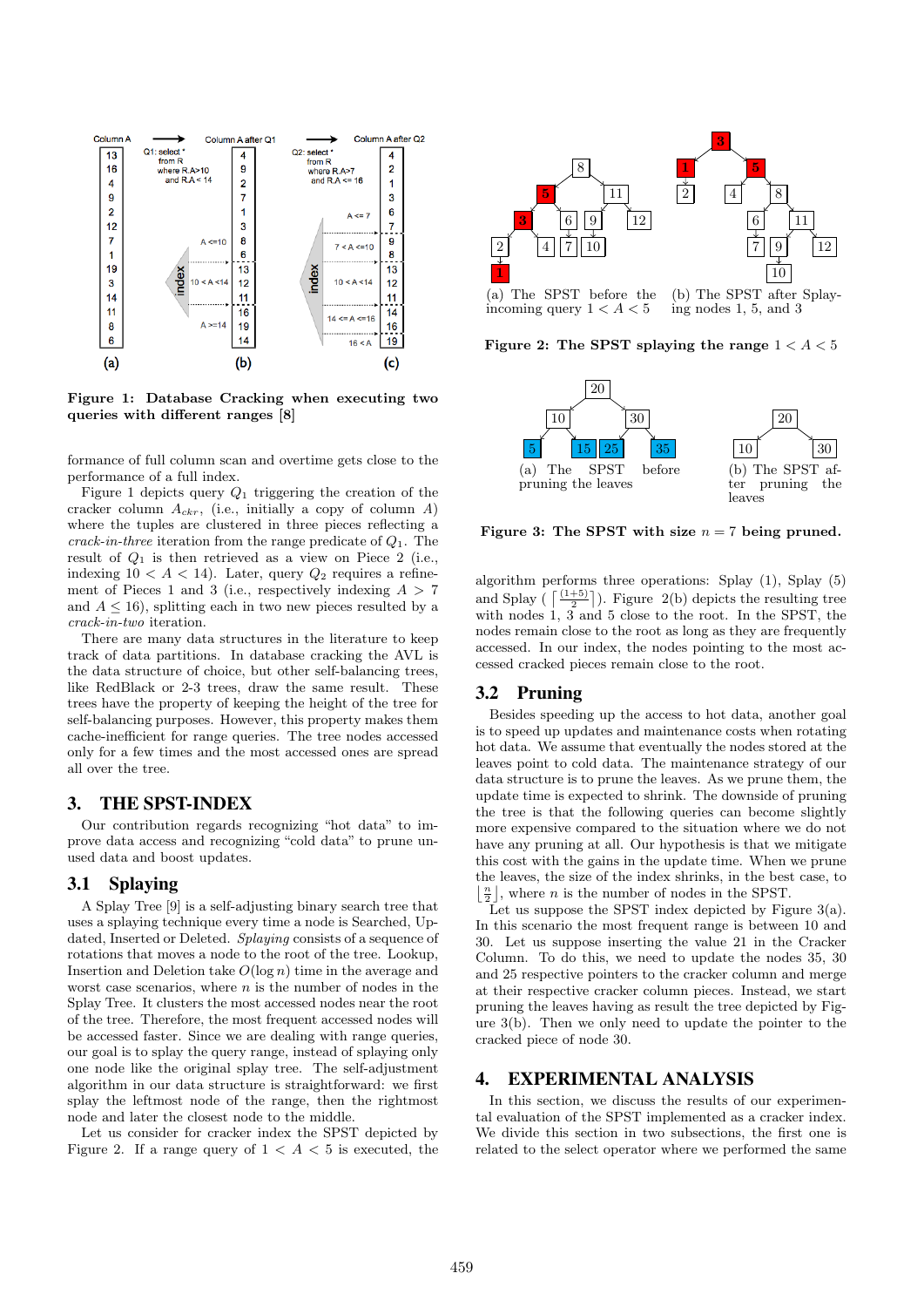

Figure 4: Workload Patterns

experimental protocol and ran the same lookup scenarios described in [8]. The second one is related to the update scenario where we performed the same experimental protocol and ran the same scenarios described in [4]. We implemented our data structure and performed all the experiments using the database cracking simulator<sup>1</sup> presented by [8]. We ran the experiments on a MacOS Sierra (10.12) machine with 2.2GHz quad-core Intel Core i7 processor (Turbo Boost up to 3.4GHz), 6MB shared L3 cache and 8 GB of RAM.

For the select operator, we focused our analysis on the accumulated index lookup time for querying and indexing, and the accumulated index update time. In particular, we analyzed the Instructions per Cycle (IPC) and the cache misses  $(L1/2/3)$ . We consider as the best cache-efficient data structure the one with the highest IPC and lowest number of cache misses.

For the update operator, we considered two update scenarios: low frequency high volume updates (i.e, LFHV), and high frequency low volume updates (i.e, HFLV). In the first scenario after 1,000 queries a batch of 1,000 updates are executed. In the second scenario after 10 queries a batch of 10 updates are executed. The query pattern and the updates are both random. The SPST prunes itself always before a batch update if the previous queries present a standard deviation, for cracking time, lower than a defined threshold. We focused our analysis only on measurements that are affected by update and pruning (i.e, cracking time, index update time, cracker column shuffle time and pruning time).

We use an integer array with  $10^8$  uniformly distributed values. The workload size and the query selectivity is 1,000 and 1 for all experiments. All query predicates are of the form:  $R.A \geq V_1$  AND  $R.A < V_2$ . We repeat the entire workload 5 times and take the average runtime of each query. We consider three different workloads depicted by Figure 4. For each workload, we graphically illustrate how a sequence of 1, 000 queries accesses the domain value of a single attribute. For each query, we plot the two edges of the interval (i.e., called "Query Predicate Sequence"). The random, sequential and skewed workloads are respectively depicted by Figures  $4(a)$ ,  $4(b)$ , and  $4(c)$ . The skewed workload is generated by the zipf's law with  $\alpha$  equals to 2.0.

#### 4.1 Select Operator

Figure 5 depicts the accumulated index lookup and main-

| Tree        | L1         | L <sub>2</sub> | L3        | IPC   |
|-------------|------------|----------------|-----------|-------|
| Random      |            |                |           |       |
| AVI.        | 1108508606 | 4972838130     | 252404784 | 1.094 |
| <b>SPST</b> | 267097844  | 3957313535     | 135615510 | 1.385 |
| Sequential  |            |                |           |       |
| AVL.        | 855925856  | 10890330930    | 412469096 | 1.234 |
| <b>SPST</b> | 711228747  | 10479242239    | 399344564 | 1.263 |
| Skewed      |            |                |           |       |
| AVI.        | 573854301  | 3800678199     | 176536452 | 1.160 |
| <b>SPST</b> | 256760334  | 3780063118     | 128213328 | 1.600 |
|             |            |                |           |       |

Table 1: Cache Misses and IPC by workload

tenance time for the query stream in the random, sequential and skewed workload. For random, the AVL Tree was faster than the SPST for the first 180 queries, because the random workload demanded a higher number of rotations in the SPST to settle down the range pattern close to the root. With more incoming queries the SPST started to leverage the cached nodes from the root running the  $1,000^{th}$  query  $21.5\%$  faster than the AVL Tree (see Figure  $5(a)$ ).

The sequential pattern was the worst case scenario for the SPST, but still the SPST was 7% faster than the AVL Tree at the 1,000<sup>th</sup> query (see Figure 5(b)). The worst case scenario was the result of many changes in the range predicate of the sequential pattern that required splaying many nodes from the leaves. Over time the SPST mitigated these rotations with 16.9% less cache misses compared to the AVL (see Table 1). The skewed pattern was the best case scenario for the SPST, being 37% faster than the AVL Tree at the 1,000<sup>th</sup> query (see Figure 5(c)). The best case scenario was the result of a skewed workload, achieving an IPC 37% higher. (see Table 1).

## 4.2 Update Operator

Figures 6(a) and 6(b) depicts the accumulated cracking and update time for the query stream of 10, 000 queries in the HFLV and LFHV scenarios respectively. In both, the SPST achieves the lowest run time. Every time the tree is pruned, updates are boosted but cracking becomes more expensive since we have less nodes to update, but bigger pieces of the cracker column to scan. The SPST was able to prune at convenient moments minimizing the extra cracking cost and greatly boosting update time. For HFLV, we defined empirically a standard deviation of 0.2 milliseconds and for LFHV 200 milliseconds. These values differ because for HFLV it is only analyzed the standard deviation for 10 queries previous to a batch update, while for LFHV 1,000 queries are analyzed. For HFLV, the SPST was pruned only

<sup>&</sup>lt;sup>1</sup>The cracker index simulator, written in  $C/C++$  and compiled with  $G++ v.4.7$ , is available at: www.infosys. uni-saarland.de/research/publications.php